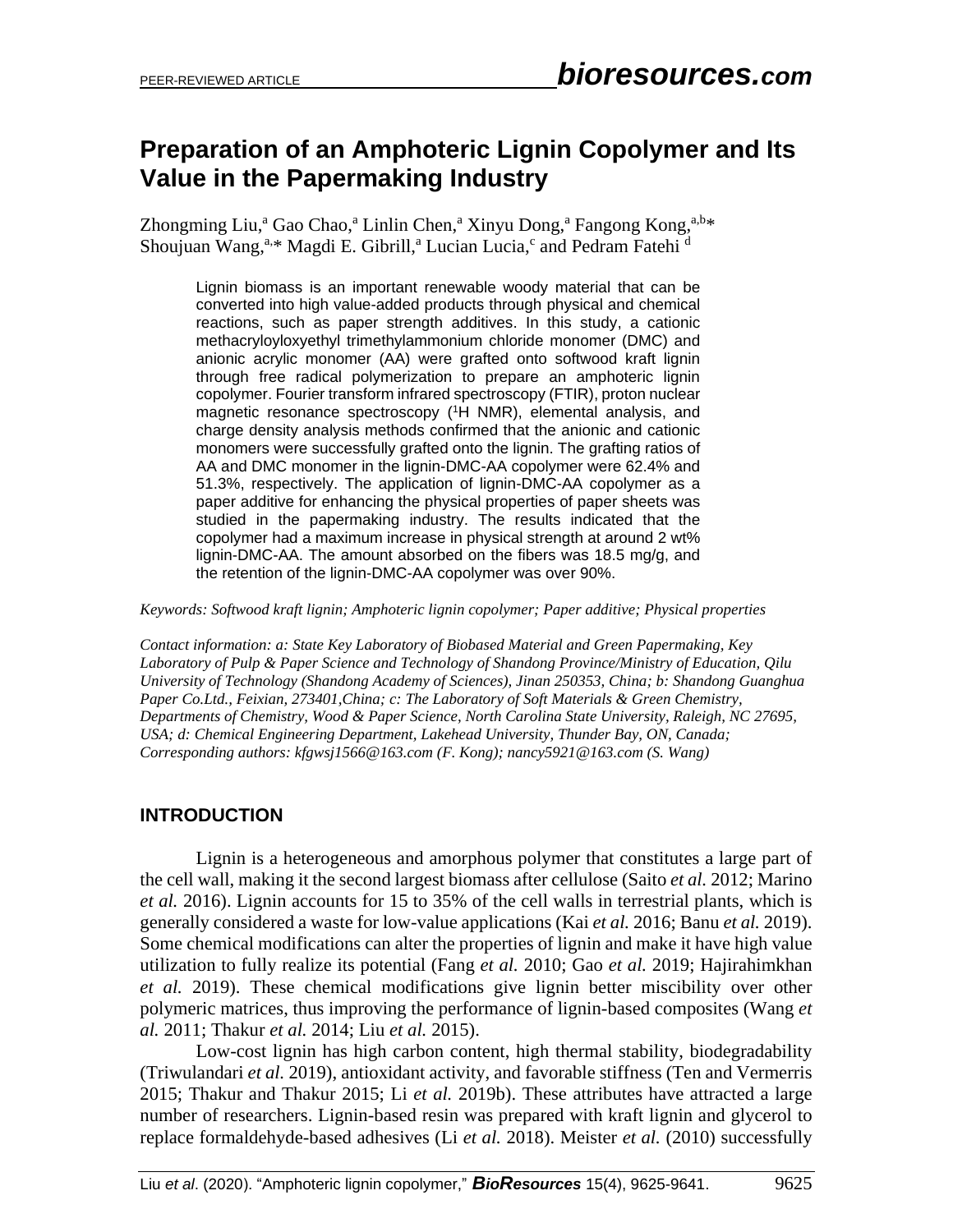prepared the lignin graft copolymer, which had a good effect as a mud thinner for drilling operations. Cai *et al.* (2017) successfully synthesized amphoteric lignin surfactant (SLQA) through the quaternization of sulfonated lignin, which could enhance the enzymatic hydrolysis of lignocellulose. Wang *et al.* (2016) developed a soda lignin-acrylamide copolymer, which can significantly enhance the physical properties of paper. Previously, the effects of three different lignin polymers as a paper dry-strength additive on pulp properties were studied (Liu *et al.* 2018). However, the amount absorbed on the fibers and the retention of lignin copolymer have not yet been studied. Moreover, it is rare to use lignin-based materials as paper additives in the paper industry according to current research (Wang *et al.* 2016).

In this study, amphoteric lignin copolymer was prepared by free radical polymerization using softwood kraft lignin as raw material, which can be used to improve the paper's physical properties as a strengthening agent. The main objectives were as follows: (1) production of an amphoteric lignin copolymer and analysis characterization through various analytical techniques; (2) Analysis of amphoteric lignin copolymer as a strengthening agent to improve the paper's physical properties. Additionally, the physical properties of the paper sheets were determined to measure the tensile, tear, and burst indices. The absorption of the amphoteric lignin copolymer on the pulp fibers was measured by a polyelectrolyte titration method after retention experiments for doses of 0.5 to 3% amphoteric lignin copolymer relative to pulp.

## **EXPERIMENTAL**

#### **Materials**

Kraft pulping black liquor was used to produce softwood kraft lignin by an acid precipitation process (Kim 2015). Methacryloxyethyltrimethyl ammonium chloride (DMC) and acrylic acid (AA) were used as the grafting monomer as received from Sigma-Aldrich (Beijing, China). Potassium persulfate (KPS) as an initiator reagent was purchased from Sigma-Aldrich and used without further purification. Anionic polyvinyl sulfate (PVSK) and cationic polydiallyldimethylammonium chloride (PDADMAC) (Macklin, Shanghai, China) standard samples were diluted in ultrapure water. The alkaline peroxide mechanical pulp (APMP) was obtained from Shandong Sun Paper Industry (Jining, China).

#### **Preparation of Amphoteric Lignin Copolymer**

The preparation of amphoteric lignin copolymer was completed using DMC and AA as monomers, according to the earlier method by Liu *et al.* (2018). Here, 1 g of lignin was dispersed in 40 mL of ultrapure water and stirred at 400 rpm. Then, NaOH solution (0.1 M) was used to adjust the pH of lignin solution to 11. The lignin solution was heated to 75 °C for 30 min, and then the pH was adjusted to 4 using sulfuric acid  $(0.1 M)$ . Nitrogen was used for 30 min to remove oxygen from the solution, and a certain amount of KPS was added as an initiator. After 10 min, the DMC monomer was added dropwise to the solution, and then the AA monomer was added to the solution. The copolymerization reaction of lignin with anionic and cationic monomers was carried out at 75 °C for 3 h. Next, the lignin solution was cooled, and ethanol/water (80 vol%) was added to precipitate the amphoteric lignin copolymer. The precipitate was washed twice with ethanol/water (80 vol%) and dried at 105 °C to produce a purified amphoteric lignin copolymer (lignin-DMC-AA copolymer).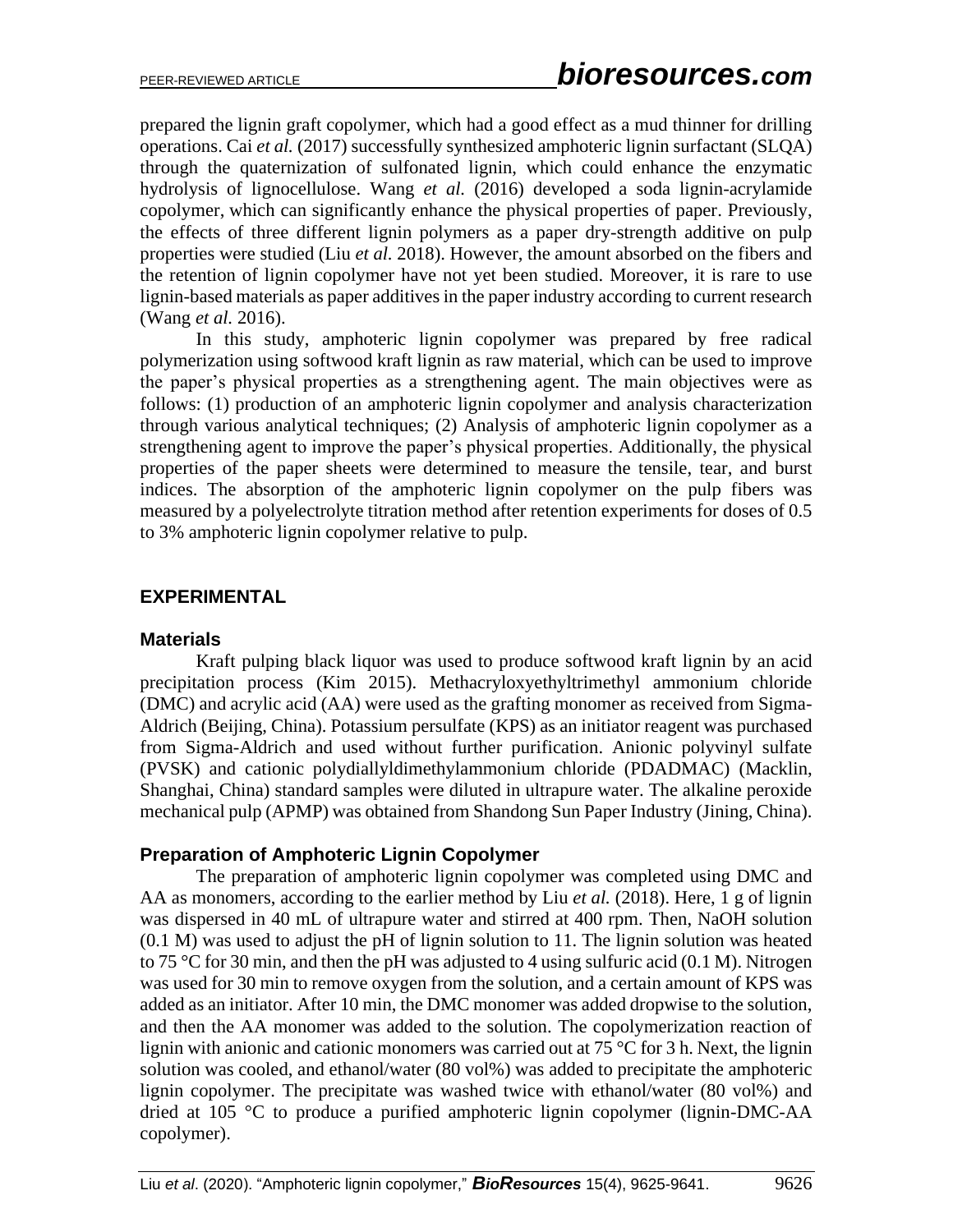#### **Analytical Methods**

#### *FTIR analysis*

The lignin and lignin-DMC-AA copolymer samples were investigated using a Fourier transform infrared spectrophotometer (FTIR, Bruker VERTEX70; Bruker, Karlsruhe, Germany). Here, a 5 mg sample of lignin and lignin-DMC-AA copolymer was used and recorded with 32 scans in transmittance mode.

## *<sup>1</sup>H NMR analysis*

The proton nuclear magnetic resonance  $({}^{1}H\text{-NMR})$  spectroscopy analysis of lignin and lignin-DMC-AA copolymer samples used a nuclear magnetic resonance (NMR) spectrometer (Bruker AVANCE II 400 MHz; Bruker, Karlsruhe, Germany). Approximately 10 mg of the lignin and lignin-DMC-AA copolymer sample were dissolved in D2O and recorded over 32 scans.

## *Thermal analysis*

The thermal analysis of lignin and lignin-DMC-AA copolymer samples was performed using a thermogravimetric analyzer (TGA Q50; TA, New Castle, DE, USA). Samples of 3 to 10 mg lignin and lignin-DMC-AA copolymer were studied using nitrogen as protective gas from 50 to 600  $^{\circ}$ C at 10  $^{\circ}$ C/min.

#### *Elemental analysis*

Elemental analysis of lignin and lignin-DMC-AA copolymer samples were measured using an elemental analyzer (Vario EL III; Elementar, Hanau, Germany). Two to five samples of lignin and lignin-DMC-AA copolymer samples were used while the detection temperature was raised to 1150 °C.

#### *Charge density analysis*

Approximately 20 mg of lignin and lignin-DMC-AA copolymer samples were dissolved in a certain amount of ultra-pure water, and ultrasonicated at 30 °C for 1 h. A particle charge detector (PCD 04; Mutek, Berlin, Germany) was performed to measure the charge density of the lignin solution with 0.001 M PDADMAC and PVSK standard solutions.

# *Molecular weight analysis*

Approximately 5 mg of lignin and lignin-DMC-AA copolymer samples were dissolved in NaNO<sub>3</sub> solution (0.1 M) at 35  $\degree$ C and continuously stirred at 500 rpm for 36 h. Then, 0.2-µm nylon filters were used to filter the sample solutions, which was used to determine the lignin molecular weight by gel permeation chromatography (LC-20AD; Shimadzu, Tokyo, Japan). The chromatographic columns of PolyAnalytic PAA 203 and PAA 206 were used at 35 °C, while NaNO<sub>3</sub> solution (0.1 M) was considered as the sample solvent and eluent. The flow rate of the sample solution was set to 0.50 mL/min.

#### *Grafting ratio*

The grafting ratio of lignin-DMC-AA copolymer sample was identified using Eq. 1 according to the previous calculation method (Wang *et al.* 2015),

Graffing ratio = 
$$
(N / 14 \times M_w(DMC)) / (100 - N / 14 \times M_w(DMC)) \times 100
$$
 (1)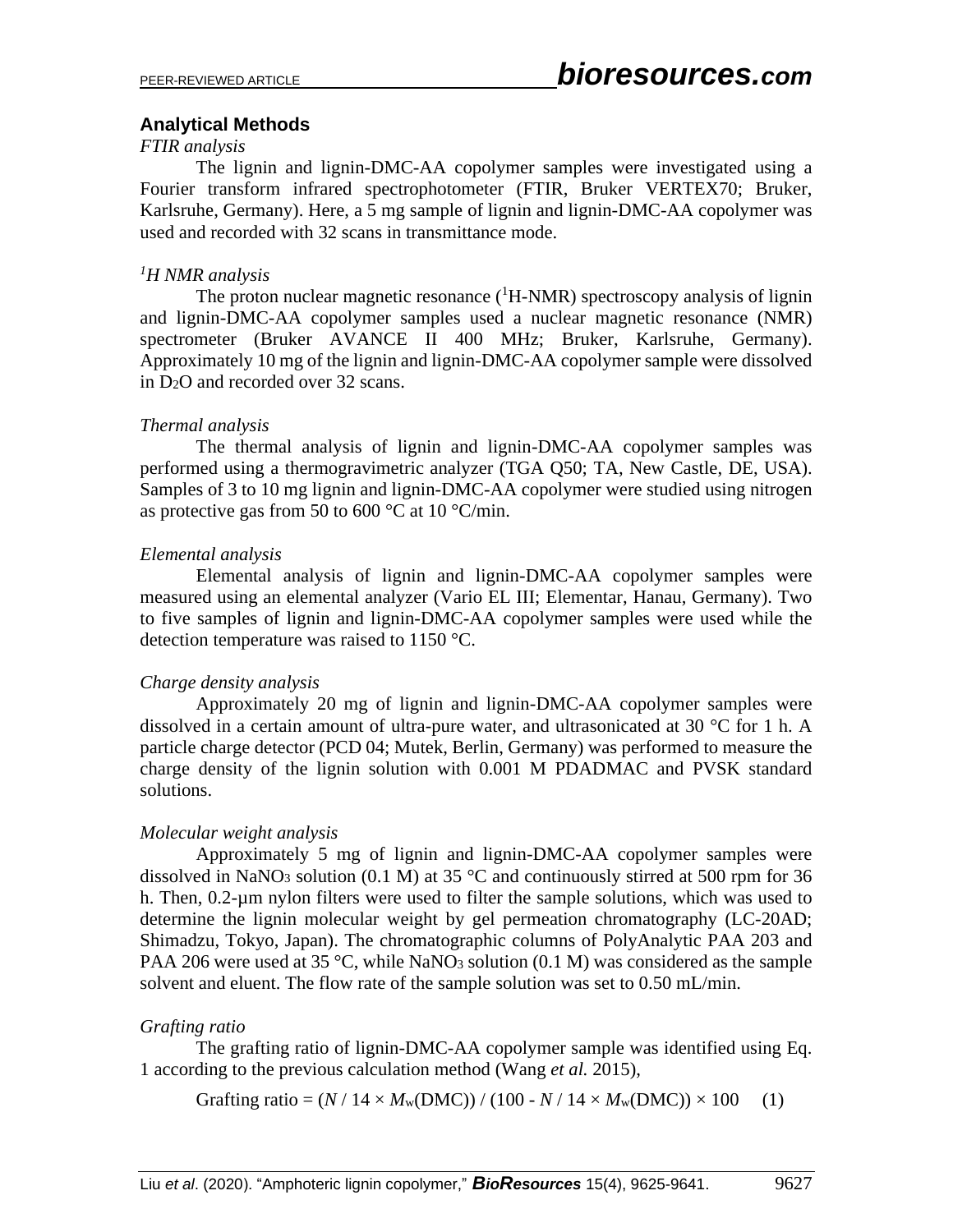where *N* is the nitrogen content of samples (wt%), and  $M_w$  (DMC) is the molecular weight of DMC (207.7 g/mol).

The carboxylate group content of lignin-DMC-AA copolymer sample was measured using an automatic potentiometer (905 Titrado; Metrohm, Berne, Switzerland). A sample of 1 g of lignin and lignin-DMC-AA copolymer was dissolved in 100 mL of ultrapure water and ultrasonicated for 30 min, and then the pH value of the sample solution was adjusted to 10.5. Finally, the sample solution was titrated dropwise with the cationic surfactant to measure the carboxylate content of the sample. The grafting ratio was calculated using Eq. 2 (Bayazeed *et al.* 1989),

$$
Graffing ratio = (C \times M_w(AA)) / (1 - C \times M_w(AA)) \times 100
$$
 (2)

where *C* is the total carboxylate group content (mmol/g), and  $M_w$  (AA) is the molecular weight of AA (72 g/mol).

#### **Performance Assessments of Amphoteric Lignin Copolymer as Strengthening Agent**

The performance of lignin-DMC-AA copolymers as a strengthening additive was evaluated using APMP (a chemi-mechanical pulp used in making most kinds of paper). In this experiment, the lignin-DMC-AA copolymer sample was first dissolved in ultrapure water by stirring the sample for 2 h at 30 °C. From 0 to 3 wt% dosage of lignin-DMC-AA copolymer were then added to the 1% pulp slurry, respectively. Before formation of the paper sheets, the pulp slurry containing lignin-DMC-AA copolymer was continuously stirred at 1500 rpm for 5 min. Formed paper sheets were dried at 97 °C for 7 min. Paper sheets were tested for tensile and tear indices with a grammage of 60  $g/m^2$ ; burst index and the internal bond strength were tested with a grammage of 100  $g/m<sup>2</sup>$ . Before testing the physical strength properties of the paper, the paper sheet was held at 23 °C and 50% humidity for 24 h (Wang *et al.* 2016). After drying, the tensile, burst, and tear strengths, brightness, as well as the internal bonding strength of the handsheets, were measured according to the TAPPI T494 om-88 (1988), TAPPI T403 om-91 (1991), TAPPI T414 om-88 (1988), TAPPI T452 om-92 (1992), and TAPPI T569 om-14 (1996) standards, respectively. All data described here were the average value of three repetitions.

#### **Absorption of Lignin-DMC-AA Copolymer on the Pulp Fibers**

For the absorption measurements, 5 g of pulp was dispersed in water at high speed, and 0 to 3% lignin-DMC-AA copolymer was added for production of paper sheets. The pulp and the lignin-DMC-AA copolymer (total volume 1 L) interacted with each other for 15 min under stirring conditions and then underwent dehydration treatment. After dehydration, the filtrate was titrated with PCD for charge titration. The content of lignin-DMC-AA copolymer in the filtrate was calculated according to an appropriate standard curve. These were created according to the work on the cationic xylan copolymer (Deutschle *et al.* 2014).

#### **Lignin-DMC-AA Copolymer Retention**

The amount of nitrogen in the paper with different amounts of lignin polymer was determined *via* elemental analysis. The lignin-DMC-AA copolymer retention was calculated according to Eq. 3,

Retention =  $N \times M / (N_0 \times M_0) \times 100\%$  (3)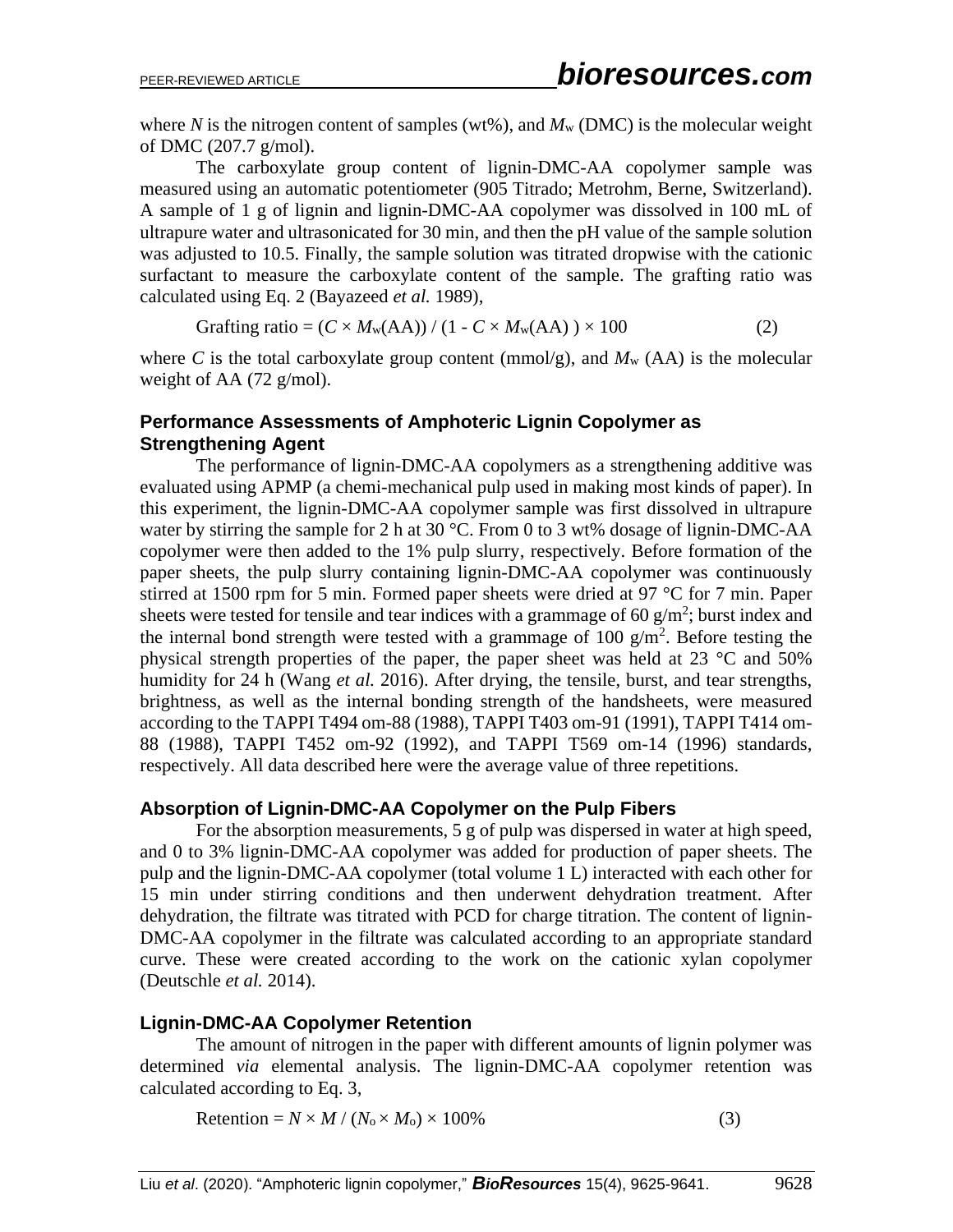where *N* is the nitrogen content of paper (wt%),  $N_0$  is the nitrogen content of lignin-DMC-AA copolymer (wt%), M is the quality of the paper (g), and  $M_0$  is the addition of the lignin-DMC-AA copolymer (g).

# **RESULTS AND DISCUSSION**

#### **Preparation of the Amphoteric Lignin Copolymer**

The reaction mechanisms of lignin, DMC, and AA are shown in Fig. 1. The KPS was added to the lignin solution as an initiator, resulting in lignin free radicals on the phenolic hydroxyl group. Moreover, the alkenyl groups of the DMC and AA monomers have high activity and can generate monomer-free radicals.

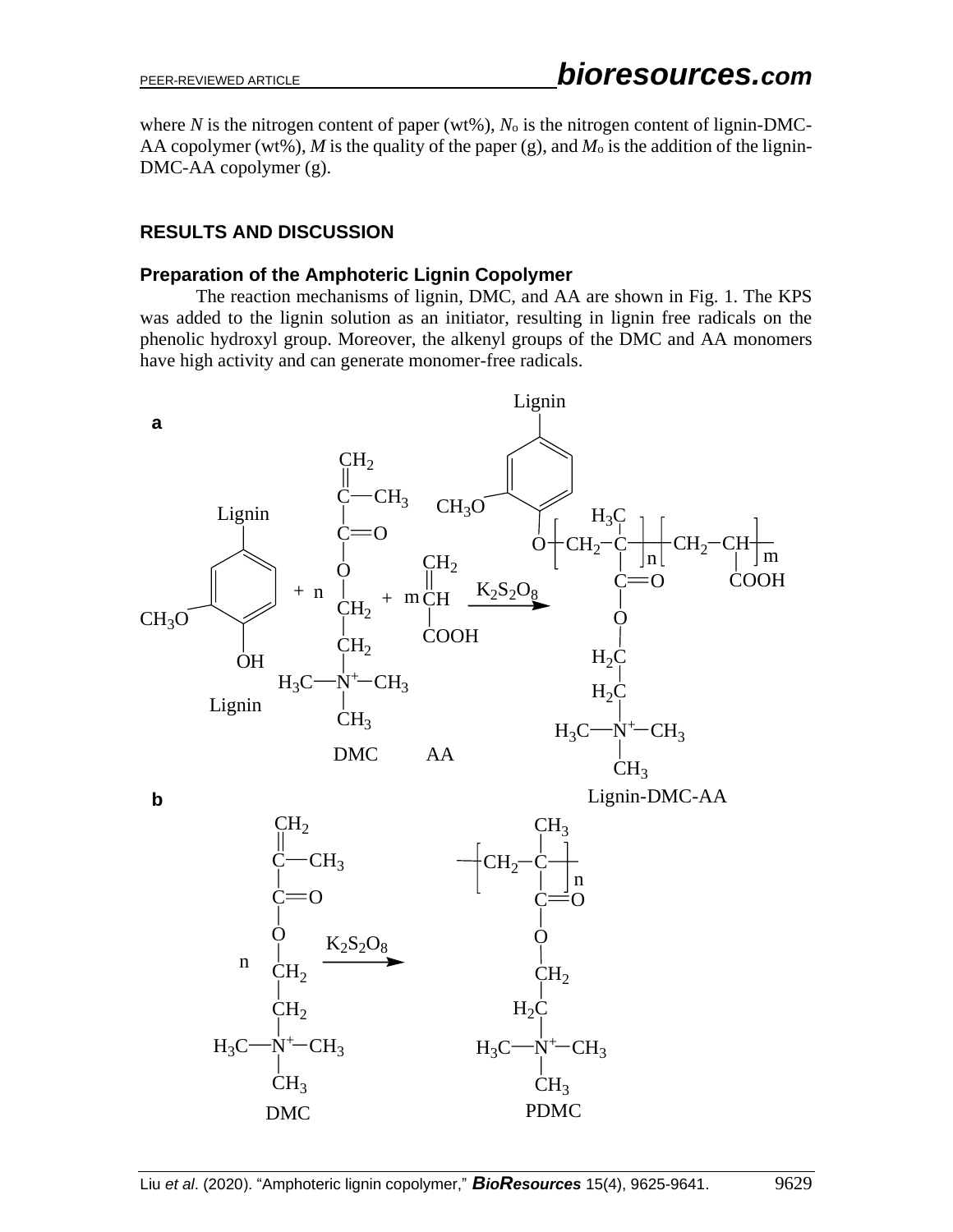





These active free radicals become receptors for lignin free radicals, leading to the chain initiation of the amphoteric lignin copolymers (lignin-DMC-AA) (Wang *et al.* 2015). Furthermore, the above reaction was accompanied by side reactions to produce homopolymers of PDMC, PAA, and PDMC-AA.

#### **FTIR Analysis**

The FTIR spectra of the lignin and amphoteric lignin copolymer are shown in Fig. 2. The strong peak at  $3440 \text{ cm}^{-1}$  was assigned to the O–H of the lignin and amphoteric lignin copolymer (Yu *et al.* 2016; Bian *et al.* 2018; Li *et al.* 2019a). The three absorption peaks at  $1612 \text{ cm}^{-1}$ ,  $1514 \text{ cm}^{-1}$ , and  $1456 \text{ cm}^{-1}$  are attributed to the aromatic skeletal vibrations from lignin and amphoteric lignin copolymer (Santos *et al.* 2012; Zhang *et al.* 2017). The peak at 2938 cm-1 originated from the C–H stretching vibration (Konduri *et al.* 2015; Sarma *et al.* 2018). The absorption bands at  $1219 \text{ cm}^{-1}$  and  $1121 \text{ cm}^{-1}$  are assigned to the C–O and C–H stretching of the guaiacyl unit (Kong *et al.* 2015). The two peaks at 1716 cm<sup>-1</sup> and 961 cm<sup>-1</sup> were attributed to the C=O (DMC and AA) and quaternary ammonium group (DMC), respectively (Wang *et al.* 2015). These peaks indicated that the amphoteric lignin copolymer had been successfully prepared.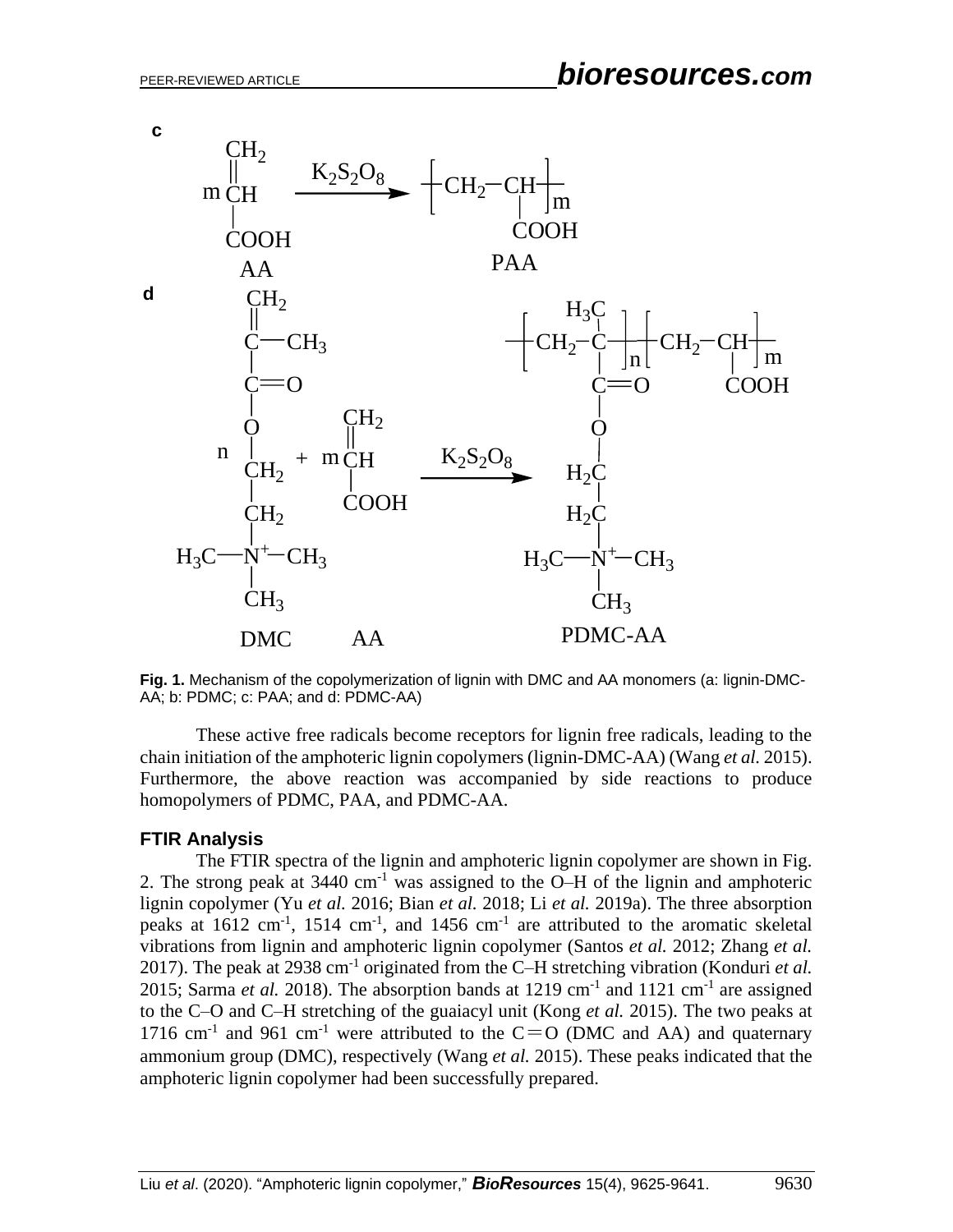



#### **<sup>1</sup>H NMR Analysis**

The <sup>1</sup>H NMR spectra of the lignin and amphoteric lignin copolymer are shown in Fig. 3.



**Fig. 3.** A) <sup>1</sup>H-NMR spectra of lignin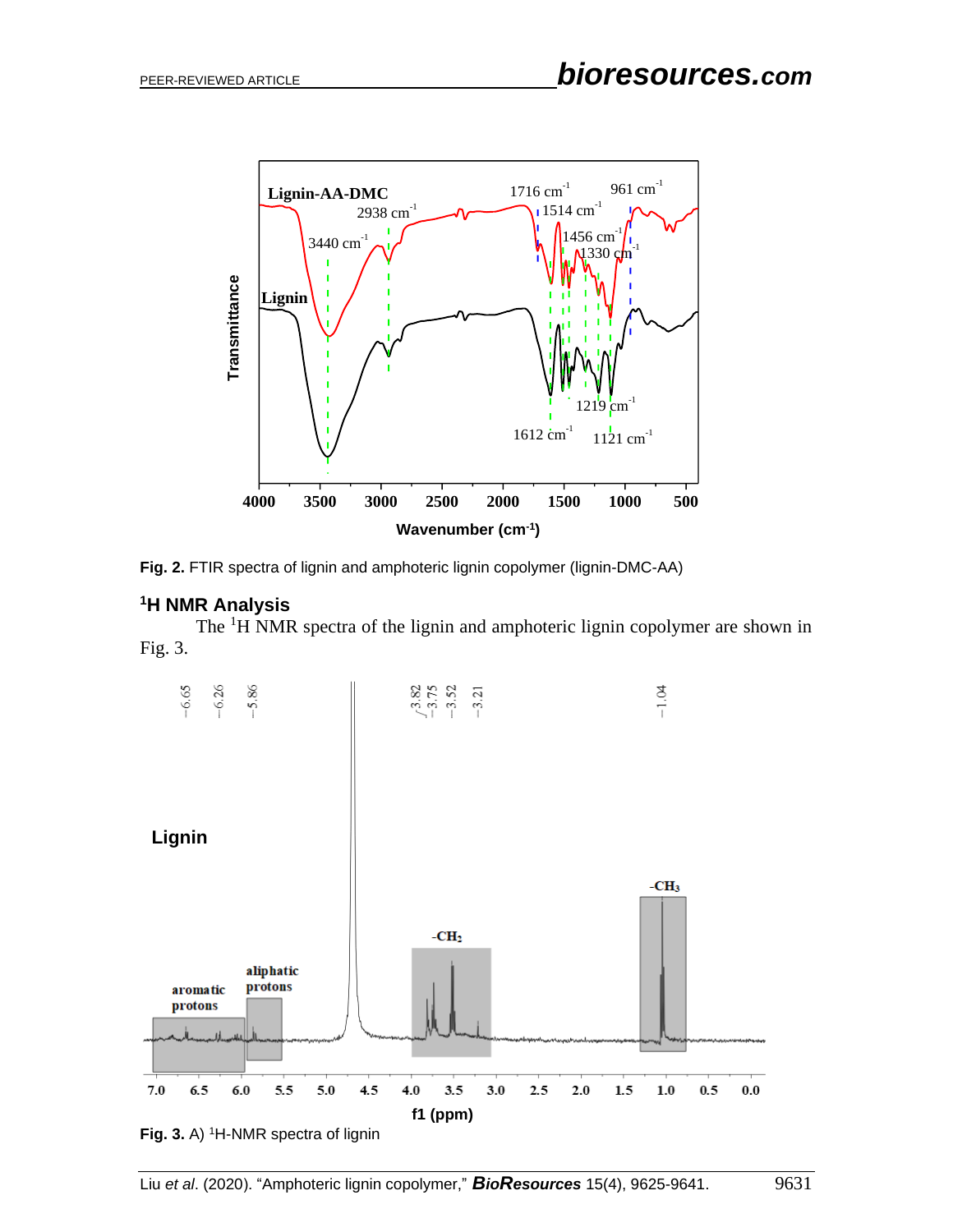

**Fig. 3.** B) <sup>1</sup>H-NMR spectra of amphoteric lignin copolymer (lignin-DMC-AA)

The peaks at 6.0 to 7.0 ppm are mainly due to aromatic protons, and the peaks at 5.1 to 5.9 ppm are due to aliphatic protons. The peaks at 3.0 to 4.0 ppm originate from the methoxyl groups of lignin and amphoteric lignin copolymer (Li *et al.* 2017); the peak at 3.2 ppm is attributed to the -CH<sup>2</sup> structure from lignin and amphoteric lignin copolymer. The peaks appearing from 0.9 to 1.1 ppm originate from the  $-CH_3$  structure from lignin and amphoteric lignin copolymer (Nagy *et al.* 2010). The peaks at 4.5 to 5.0 ppm are attributed to the solvent of the lignin and amphoteric lignin copolymer  $(D_2O)$ .

Relative to the spectrum of lignin, the characteristic signal at 3.4 ppm can be attributed to  $-N^+(CH_3)$  protons, and the characteristic signals near 3.9 ppm and 4.3 ppm are assigned to the methylene proton  $(-O-CH_2-CH_2)$  from the DMC monomer of the amphoteric lignin copolymer (Li *et al.* 2011). The peaks from 1.4 to 2.2 ppm originate from C-H, and the peak at 2.6 ppm is assigned to the hydroxyl end from the AA monomer of the amphoteric lignin copolymer (Witono *et al.* 2013). The above results indicated that the amphoteric lignin copolymer was prepared.

#### **Thermogravimetric Analysis**

The lignin and lignin-DMC-AA copolymer samples were analyzed using nitrogen as protective gas, and results are shown in Fig. 4. The weight of lignin and lignin-DMC-AA copolymer samples decreased with increased temperature from 50 to 100 °C, which was due to the loss of moisture (Ünlü *et al.* 2015). The thermal characteristics of lignin and lignin-DMC-AA copolymer were analyzed. The main degradation temperature of lignin weight ranged from 250 to 500 °C. The temperature range of amphoteric lignin copolymer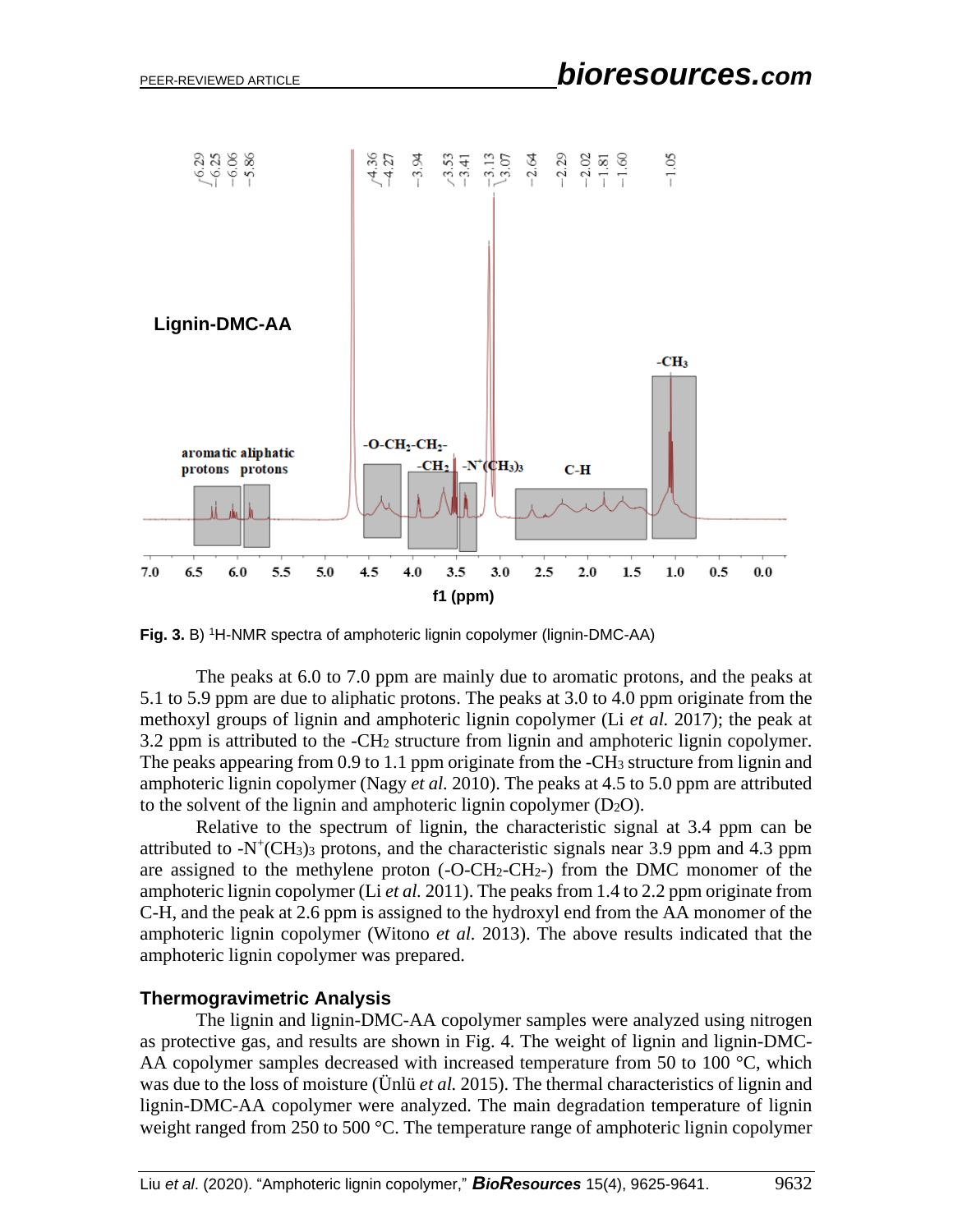samples was 200 to 500  $\degree$ C. The maximum degradation rate of lignin and amphoteric lignin copolymer was slightly different, which is represented by *T*max (maximum weight loss) at 385 and 397 °C, respectively. The lignin remained approximately 40 wt%; lignin-DMC-AA copolymer remained approximately 30 wt%. The above analysis showed that some chemical modifications lead to a certain degree of reduction in the thermal stability of the final product, which was contributed to the degradation of the new access group described in previous studies (Kong *et al.* 2015; Baniasad and Ghorbani 2016; Liu *et al.* 2018).



**Fig. 4.** Weight loss and weight loss rate of lignin and lignin-DMC-AA copolymer

#### **Properties of Lignin and Lignin-DMC-AA Copolymer**

The properties of the lignin and lignin-DMC-AA copolymer are shown in Table 1.

| <b>Samples</b>          | Lignin                 | Lignin-DMC-AA                  |
|-------------------------|------------------------|--------------------------------|
| $C(wt\%)$               | 63.51                  | 55.34                          |
| $H (wt\%)$              | 6.21                   | 6.08                           |
| $O(wt\%)$               | 30.57                  | 26.32                          |
| $N$ (wt%)               | 0.004                  | 2.591                          |
| Molecular formula       | $C_9H_{10.56}O_{3.25}$ | $C_9H_{11.86}O_{3.21}N_{0.36}$ |
| DMC (Graft ratio (%))   |                        | 62.44                          |
| AA (Graft ratio (%))    |                        | 51.28                          |
| Charge density (mmol/g) | $-0.002$               | $+0.946$                       |
| $M_n$ (g/mol)           | $1.725 \times 10^{4}$  | $3.647 \times 10^{5}$          |
| $M_w$ (g/mol)           | $2.600 \times 10^{4}$  | $4.256 \times 10^{5}$          |
| $M_w/M_n$               | 1.51                   | 1.17                           |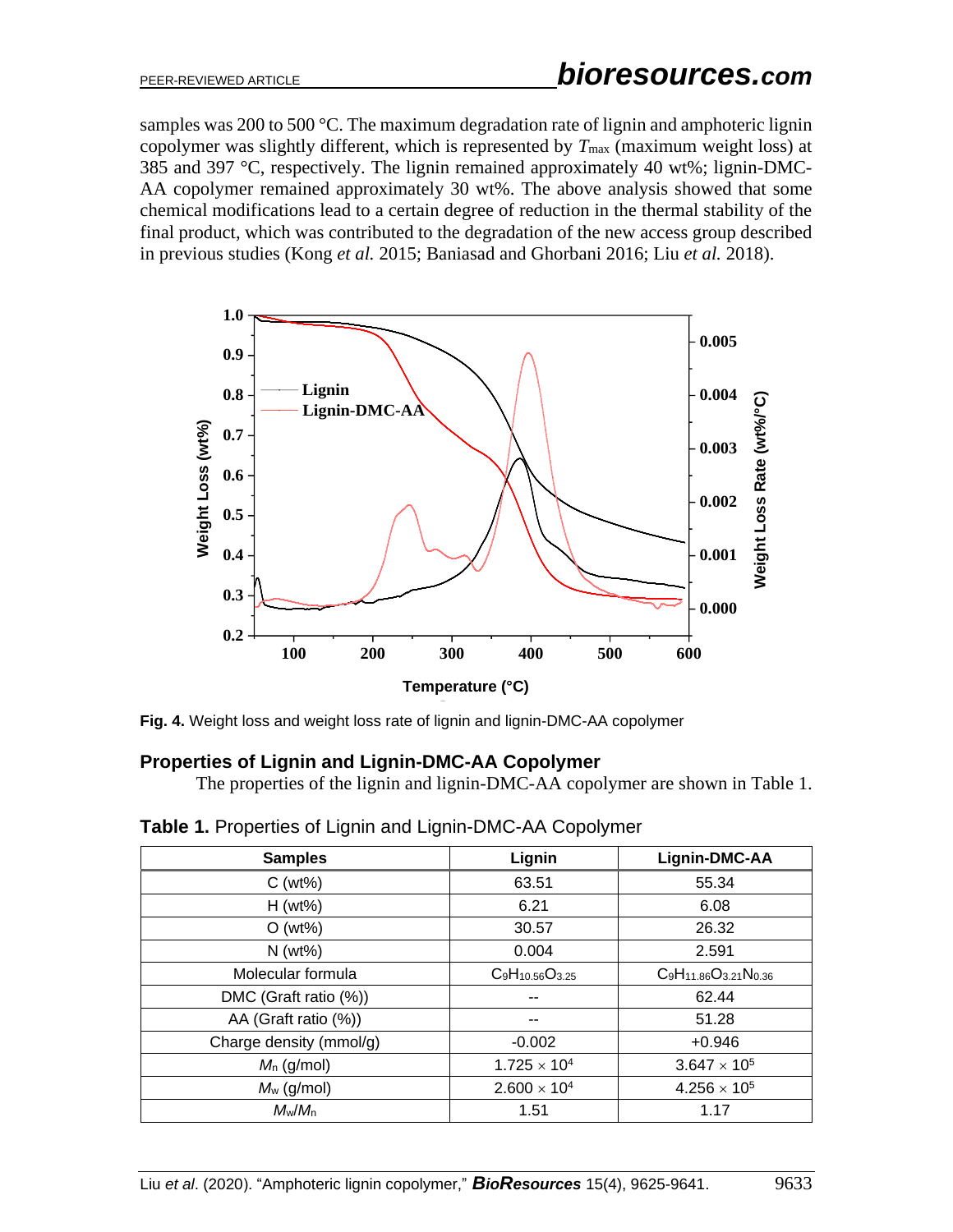The charge densities of the lignin and lignin-DMC-AA copolymer dramatically increased from  $-0.002$  mmol/g to  $+0.946$  mmol/g. The grafting ratios of AA and DMC in the lignin-DMC-AA copolymer were 62.4% and 51.3%, respectively. Compared with unmodified lignin, lignin-DMC-AA copolymer had slightly higher weight average molecular weight (*M*w) and number average molecular weight (*M*n). The polydispersity (*M*w/*M*n) of lignin and lignin-DMC-AA copolymer showed the change of molecular weight distribution. In addition, the N content of the lignin-DMC-AA copolymer remarkably increased from 0.004 to 2.591wt% due to the amide group grafted onto the lignin. Therefore, the above analysis indicated that the copolymerization of DMC and AA monomer and lignin successfully changed the elemental content and charge density of lignin.

## **Application of Lignin-DMC-AA Copolymer as a Strengthening Agent in Papermaking**

The results in Fig. 5 indicate that the lignin-DMC-AA copolymer can act as strength additive to improve the physical properties of paper sheets. As the dosage of lignin-DMC-AA copolymer was increased, the tear, tensile, and burst indices increased remarkably. The increase in the paper strength was attributed to the formation of H bonding between the lignin-DMC-AA copolymer and cellulose fibers (Wang *et al.* 2016). At 2 wt% dosage of the lignin-DMC-AA copolymer, the maximum increases of 48.8%, 71.4%, and 65.1%, were obtained for burst, tensile, and tear indices, respectively. However, when the dosage of lignin-DMC-AA copolymer was further increased, the strength of the paper sheet decreased slightly. This decrease was due to an excess of lignin-DMC-AA copolymer, which lowered the retention of the lignin-DMC-AA copolymer on the fibers. This was due to the total amount of fiber remaining constant, while the positive and negative ions of lignin-DMC-AA copolymer were fixed to the surface of the fiber by adsorption, which was limited by the specific surface area of the fiber (Kong *et al.* 2018).



**Fig. 5.** Paper properties as function of lignin-DMC-AA copolymer dose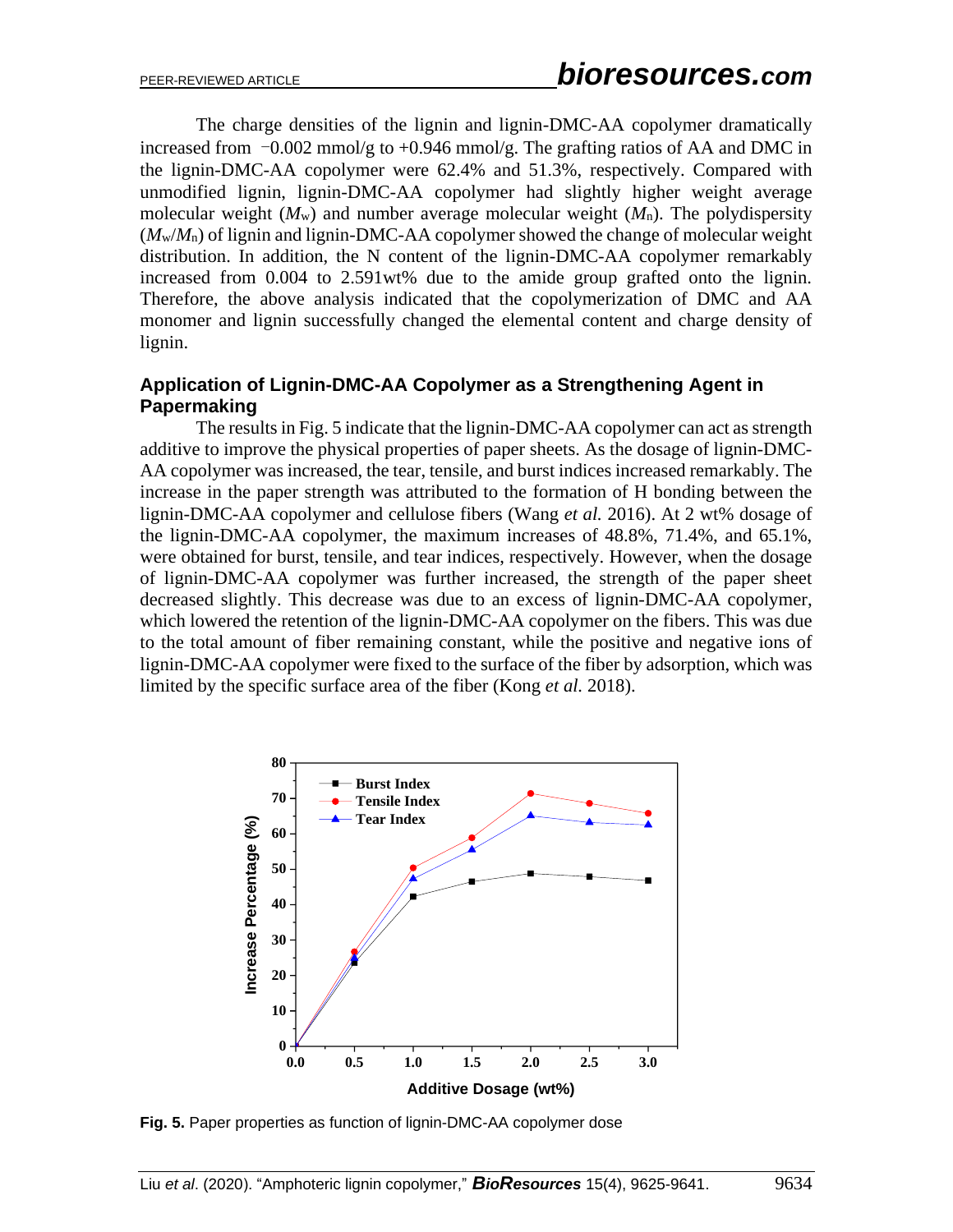The increase in the physical strength of paper sheets was attributed to the formation of an ionic bond between the amide groups of lignin-DMC-AA copolymer and negative charge of pulp fibers. It was also reported that the hydrogen bonding can be formed between the OH groups of starch and carboxyl (COOH) groups of carboxymethyl cellulose (Tavares *et al.* 2020). Here, it would also be some hydrogen bonding development between the COO- groups of lignin-DMC-AA copolymer and OH groups of pulp fibers, which prompted the increase of internal bonding strength (see Table 2) and connections between fibers. The bonding development of lignin-DMC-AA copolymer and pulp fibers prompted the adsorption of lignin-DMC-AA copolymer on fibers. The lignin-DMC-AA copolymers were adsorbed between adjacent fibers (Fig. 6), such that the DMC and AA segments of the lignin-DMC-AA copolymer would bridge each other and remarkably enhance the bonding between the fibers (Wang *et al.* 2016).



**Fig. 6.** Bridging of fibers by lignin-DMC-AA copolymer

Table 2 shows the changes in the internal bond strength and brightness of paper sheets using 2 wt% lignin and lignin-DMC-AA copolymer as a paper strengthening agent. The results indicated that the internal binding strengths of lignin-DMC-AA product increased by 64.9%, compared with that of no additives and only using lignin as additives, which was due to the H bonds and ionic bonds generating between the lignin-DMC-AA copolymer and cellulose fibers. The brightness of paper without additives is 76 % ISO, and the brightness of paper at additive dosages 2.0% drops slightly by 1 % ISO, which would give a smaller decrease in the brightness of corrugated paper and cardboard paper.

|  |  | Table 2. Internal Bond Strength and Brightness of the Paper |  |
|--|--|-------------------------------------------------------------|--|
|  |  |                                                             |  |

| <b>Samples</b>                     | <b>No</b><br>additives | Lianin | Lignin-DMC-AA copolymer |
|------------------------------------|------------------------|--------|-------------------------|
| Internal bonding strength $(J/m2)$ | 180                    | 185    | 305                     |
| Brightness (% ISO)                 | 76.0                   | 75.6   | 75.0                    |

# **Absorption of Lignin-DMC-AA Copolymer on the Pulp Fibers**

The amount of absorbed lignin-DMC-AA copolymer on the pulp fibers was calculated (mg/g; Fig. 7). Relative to the amount of additives, the absorption behavior of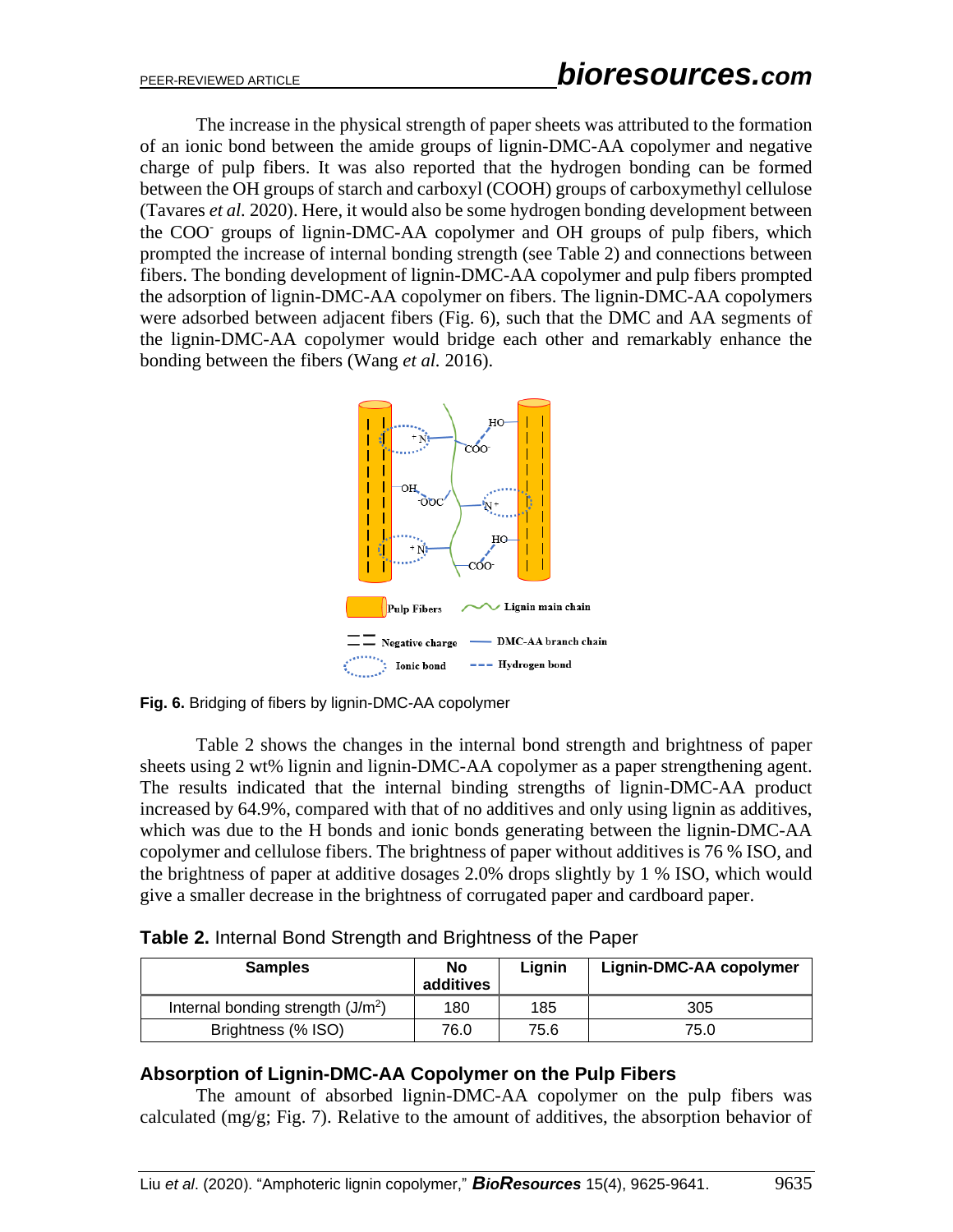the fiber and the strength characteristics of the paper (Fig. 5) demonstrated the same increasing trend when the dosage of lignin-DMC-AA copolymer increased. With increasing amount of absorbed lignin-DMC-AA copolymer on the pulp fibers, the amount absorbed on the fibers reached a maximum of 18.5 mg/g at 2 wt% dosage, while the increase in paper strength plateaued. This was because the total amount of fiber remained constant, while the positive and negative ions of lignin-DMC-AA copolymer were fixed to the surface of the fiber by adsorption, which was limited by the specific surface area of the fiber (Kong *et al.* 2018).

When the addition amount of lignin exceeds 2%, the increase in the cationic charge repulsion between the lignin polymers will result in a decrease in the amount of adsorption on the fiber. The ionic bond between the amide groups, negative charge of cellulose fibers, the hydrogen bonding development of lignin-DMC-AA copolymer, and negative charge of fibers balanced the electrostatic repulsion between the fiber and carboxyl group of lignin-DMC-AA copolymer.



**Fig. 7.** Impact of lignin-DMC-AA copolymer dosage on fiber absorption

#### **Lignin-DMC-AA Copolymer Retention**

Figure 8 depicts the retention rate of paper on the lignin-DMC-AA copolymer sample, calculated as the total amount of lignin-DMC-AA copolymer added. When the dose of lignin-DMC-AA copolymer was less than 2%, the retention of lignin-DMC-AA copolymer was more than 90%. The lignin-DMC-AA copolymer retention continuously decreased with increasing dosage. Further increases up to 6% lignin-DMC-AA copolymer decreased the retention to 56%. When the dosage of the lignin-DMC-AA copolymer was near 1%, the retention of the lignin-DMC-AA copolymer sample was between 81% and 98%.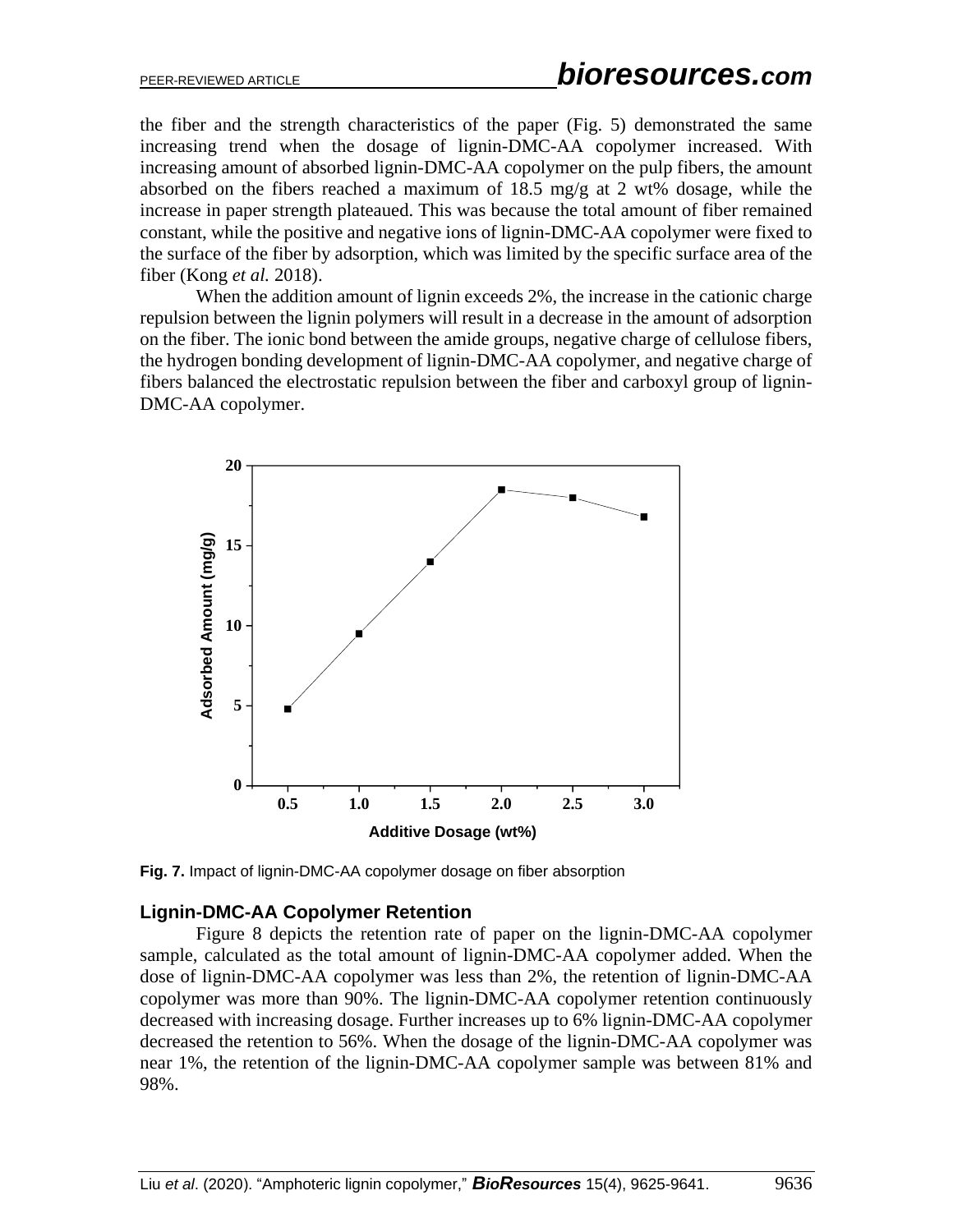

**Fig. 8.** Influences of lignin-DMC-AA copolymer dosage on the lignin-DMC-AA copolymer retention

#### **CONCLUSIONS**

- 1. In this study, cationic monomer (DMC) and anionic monomer (AA) were grafted onto softwood kraft lignin by free radical polymerization to prepare an amphoteric lignin copolymer.
- 2. The FTIR, <sup>1</sup>H NMR, elemental analysis and charge density analysis methods confirmed that the anion and cation monomers were successfully grafted onto softwood kraft lignin.
- 3. The grafting ratios of AA and DMC in the lignin-DMC-AA copolymer were 62.4% and 51.3%, respectively. The application of lignin-DMC-AA copolymer as a paper additive enhanced the product's physical properties. At around 2wt% addition of the lignin-DMC-AA, the burst, tensile, and tear indices of paper increased by 48.8%, 71.4%, and 65.1%, respectively
- 4. The amount of the lignin-DMC-AA absorbed on the fibers was 18.5 mg/g, and its retention was over 90%.

#### **ACKNOWLEDGMENTS**

The authors appreciate the funding support from the National Natural Science Foundation of China (Nos. 31971605 and 31800499), the Shandong Key R&D Program (No. 2019JZZY010407 and 2019JZZY010304), and the Natural Science Foundation of Shandong (Nos. ZR2017LEM009 and ZR2018BEM026). They also acknowledge the Key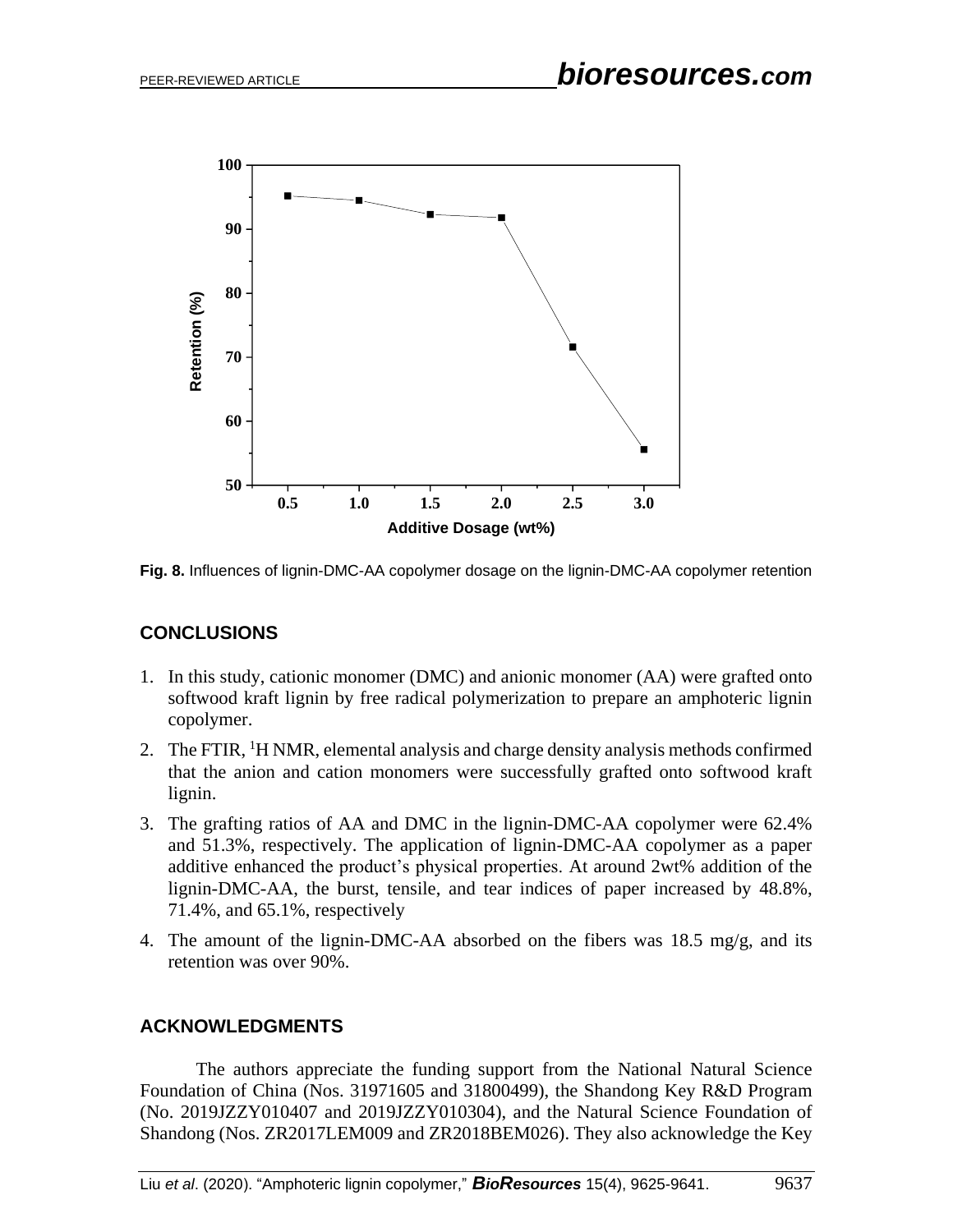Research and Development Program of Shandong Province (No. 2017GSF17130), and the Foundation of Guangxi Key Laboratory of Clean Pulp & Papermaking and Pollution Control of China (KF201717).

# **REFERENCES CITED**

- Baniasad, A., and Ghorbani, M. (2016). "Thermal stability enhancement of modified carboxymethyl cellulose films using SnO<sup>2</sup> nanoparticles," *International Journal of Biological Macromolecules* 86, 901-906. DOI: 10.1016/j.ijbiomac.2016.02.029
- Banu, J. R., Kavitha, S., Kannah, R. Y., Devi, T. P., Gunasekaran, M., Kim, S. H., and Kumar, G. (2019). "A review on biopolymer production *via* lignin valorization," *Bioresource Technology* 290, Article ID 121790. DOI: 10.1016/j.biortech.2019.121790
- Bayazeed, A. D. S., Elzairy, M. R., and Hebeish, A. (1989). "Synthesis and application of new thickeners part I: Preparation of poly (acrylic acid)-starch graft copolymer," *Starch - Stärke* 41(6), 233-236. DOI: 10.1002/star.19890410608
- Bian, H., Jiao, L., Wang, R., Wang, X., Zhu, W., and Dai, H. (2018). "Lignin nanoparticles as nano-spacers for tuning the viscoelasticity of cellulose nanofibril reinforced polyvinyl alcohol-borax hydrogel," *European Polymer Journal* 107, 267- 274. DOI: [10.1016/j.eurpolymj.2018.08.028](https://doi.org/10.1016/j.eurpolymj.2018.08.028)
- Cai, C., Zhan, X., Zeng, M., Lou, H., Pang, Y., Yang, J., Yang, D., and Qiu, X. (2017). "Using recyclable pH-responsive lignin amphoteric surfactant to enhance the enzymatic hydrolysis of lignocelluloses," *Green Chemistry* 19(22), 5479-5487 DOI: 10.1039/C7GC02571H
- Deutschle, A. L., Römhild, K., Meister, F., Janzon, R., Riegert, C., and Saake, B. (2014). "Effects of cationic xylan from annual plants on the mechanical properties of paper," *Carbohydrate Polymers* 102(1), 627-635. DOI: 10.1016/j.carbpol.2013.12.016
- Fang, R., Cheng, X., and Xu, X. (2010). "Synthesis of lignin-base cationic flocculant and its application in removing anionic azo-dyes from simulated wastewater," *Bioresource Technology* 101(19), 7323-7329. DOI: 10.1016/j.biortech.2010.04.094
- Gao, C., Wang, S., Dong, X., Liu, K., Zhao, X., and Kong, F. (2019). "Construction of a novel lignin-based quaternary ammonium material with excellent corrosion resistant behavior and its application for corrosion protection," *Materials* 12(11), Article number 1776. DOI: 10.3390/ma12111776
- Hajirahimkhan, S., Ragogna, P. J., and Xu, C. (2019). "Methacrylation of kraft lignin for UV-curable coatings: Process optimization using response surface methodology," *Biomass and Bioenergy* 120, 332-338. DOI: 10.1016/j.biombioe.2018.11.038
- Kai, D., Tan, M. J., Chee, P. L., Chua, Y. K., Yap, Y. L., and Loh, X. J. (2016). "Towards lignin-based functional materials in a sustainable world," *Green Chemistry* 18(5), 1175-1200. DOI: 10.1039/c5gc02616d
- Kim, S. J. (2015). "Preparation of a thermoplastic lignin-based biomaterial through atom transfer radical polymerization," *Journal of Wood Chemistry and Technology* 35(4), 251-259. DOI: 10.1080/02773813.2014.937006
- Konduri, M. K., Kong, F., and Fatehi, P. (2015). "Production of carboxymethylated lignin and its application as a dispersant," *European Polymer Journal* 70, 371-383. DOI: 10.1016/j.eurpolymj.2015.07.028
- Kong, F., Guo, Y., Liu, Z., Wang, S., and Lucia, L. A. (2018). "Synthesis of cationic xylan

Liu *et al*. (2020). "Amphoteric lignin copolymer," *BioResources* 15(4), 9625-9641. 9638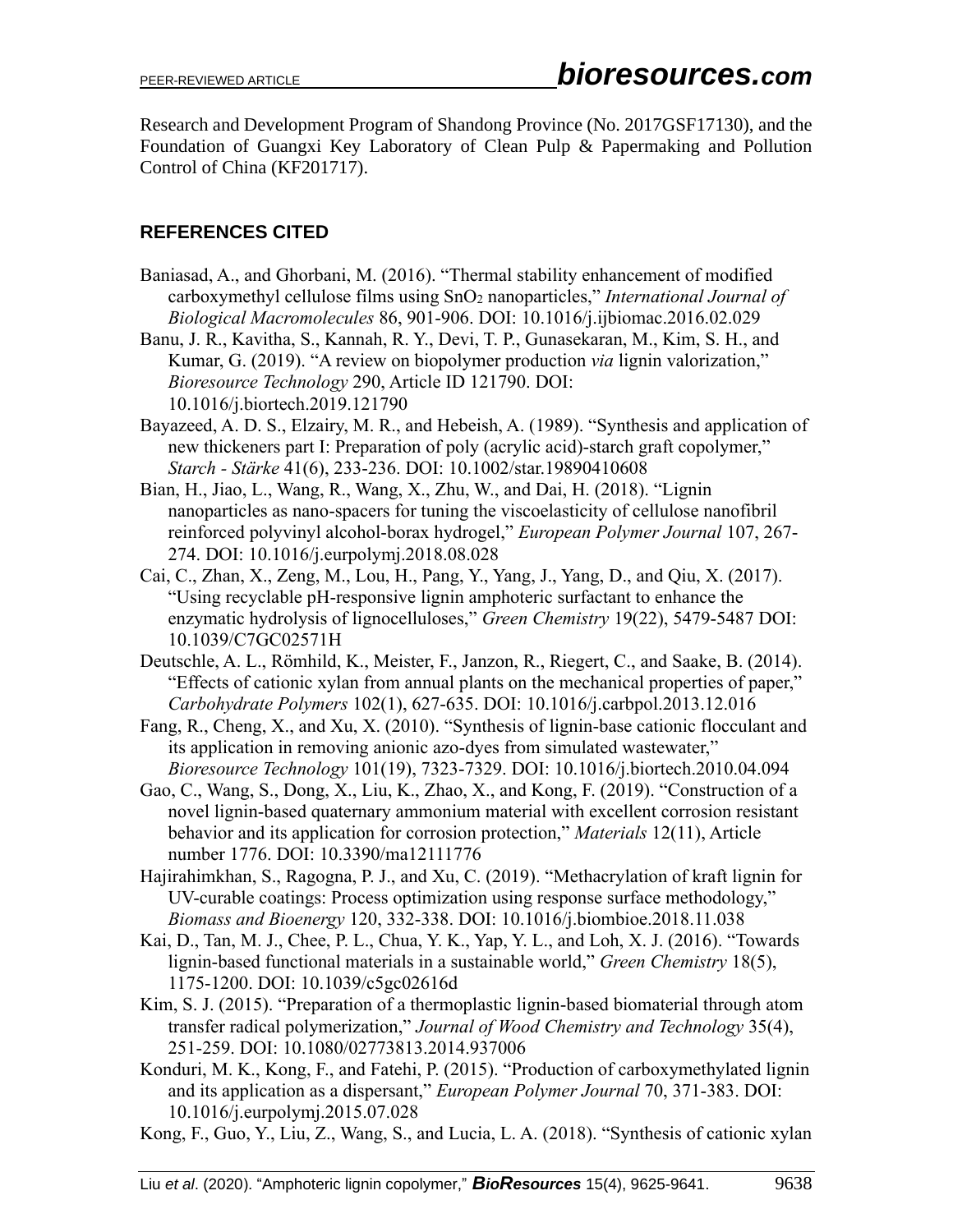derivatives and application as strengthening agents in papermaking," *BioResources* 13(2), 2960-2976. DOI: 10.15376/biores.13.2.2960-2976

- Kong, F., Parhiala, K., Wang, S., and Fatehi, P. (2015). "Preparation of cationic softwood kraft lignin and its application in dye removal," *European Polymer Journal* 67, 335- 345. DOI: 10.1016/j.eurpolymj.2015.04.004
- Li, B., Yuan, Z., Schmidt, J., and Xu, C. (2019a). "New foaming formulations for production of bio-phenol formaldehyde foams using raw kraft lignin," *European Polymer Journal* 111, 1-10. DOI: 10.1016/j.eurpolymj.2018.12.011
- Li, J., Yan, Q., Zhang, X., Zhang, J., and Cai, Z. (2019b). "Efficient conversion of lignin waste to high value bio-graphene oxide nanomaterials," *Polymers* 11(4), Article number 623. DOI: 10.3390/polym11040623
- Li, J., Zhang, J., Zhang, S., Gao, Q., Li, J., and Zhang, W. (2017). "Fast curing bio-based phenolic resins *via* lignin demethylated under mild reaction condition," *Polymers* 9(9), Article number 428. DOI: 10.3390/polym9090428
- Li, P., Hu, X., Wu, S., Chu, P. K., Yeung, K. W. K., and Xu, Z. (2011). "Cationic lanthanide luminescent copolymer: Design, synthesis and interaction with DNA," *Journal of Macromolecular Science, Part A* 48(10), 832-839. DOI: 10.1080/10601325.2011.603638
- Li, R. J., Gutierrez, J., Chung, Y. L., Frank, C. W., Billington, S. L., and Sattely, E. S. (2018). "A lignin-epoxy resin derived from biomass as an alternative to formaldehyde-based wood adhesives," *Green Chemistry* 20(7), 1459-1466 DOI: 10.1039/C7GC03026F
- Liu, W., Zhou, R., Zhou, D., Ding, G., Jie, M. S., Yue, C. Y., and Lu, X. (2015). "Ligninassisted direct exfoliation of graphite to graphene in aqueous media and its application in polymer composites," *Carbon* 83, 188-197. DOI: 10.1016/j.carbon.2014.11.036
- Liu, Z., Xu, D., Xu, L., Kong, F., Wang, S., and Yang, G. (2018). "Preparation and characterization of softwood kraft lignin copolymers as a paper strength additive," *Polymers* 10(7), Article number 743. DOI: 10.3390/polym10070743
- Marino, D. D., Stöckmann, D., Kriescher, S., Stiefel, S., and Wessling, M. (2016). "Electrochemical depolymerisation of lignin in a deep eutectic solvent," *Green Chemistry* 18(22), 6021-6028. DOI: 10.1039/c6gc01353h
- Meister, J. J., Patil, D. R., and Channell, H. (2010). "Properties and applications of lignin–acrylamide graft copolymer," *Journal of Applied Polymer Science* 29(11), 3457-3477. DOI: 10.1002/app.1984.070291122
- Nagy, M., Kosa, M., Theliander, H., and Ragauskas, A. J. (2010). "Characterization of CO<sup>2</sup> precipitated Kraft lignin to promote its utilization," *Green Chemistry* 12(1), 31- 34. DOI: 10.1039/b913602a
- Saito, T., Brown, R. H., Hunt, M. A., Pickel, D. L., Pickel, J. M., Messman, J. M., Baker, F. S., Keller, M., and Naskar, A. K. (2012). "Turning renewable resources into valueadded polymer: Development of lignin-based thermoplastic," *Green Chemistry* 14(12), 3295-3303. DOI: 10.1039/c2gc35933b
- Santos, R. B., Capanema, E. A., Balakshin, M. Y., Chang, H., and Jameel, H. (2012). "Lignin structural variation in hardwood species," *Journal of Agricultural and Food Chemistry* 60(19), 4923-4930. DOI: 10.1021/jf301276a
- Sarma, R., Islam, M. S., Running, M. P., and Bhattacharyya, D. (2018). "Multienzyme immobilized polymeric membrane reactor for the transformation of a lignin model compound," *Polymers* 10(4), Article number 463. DOI: 10.3390/polym10040463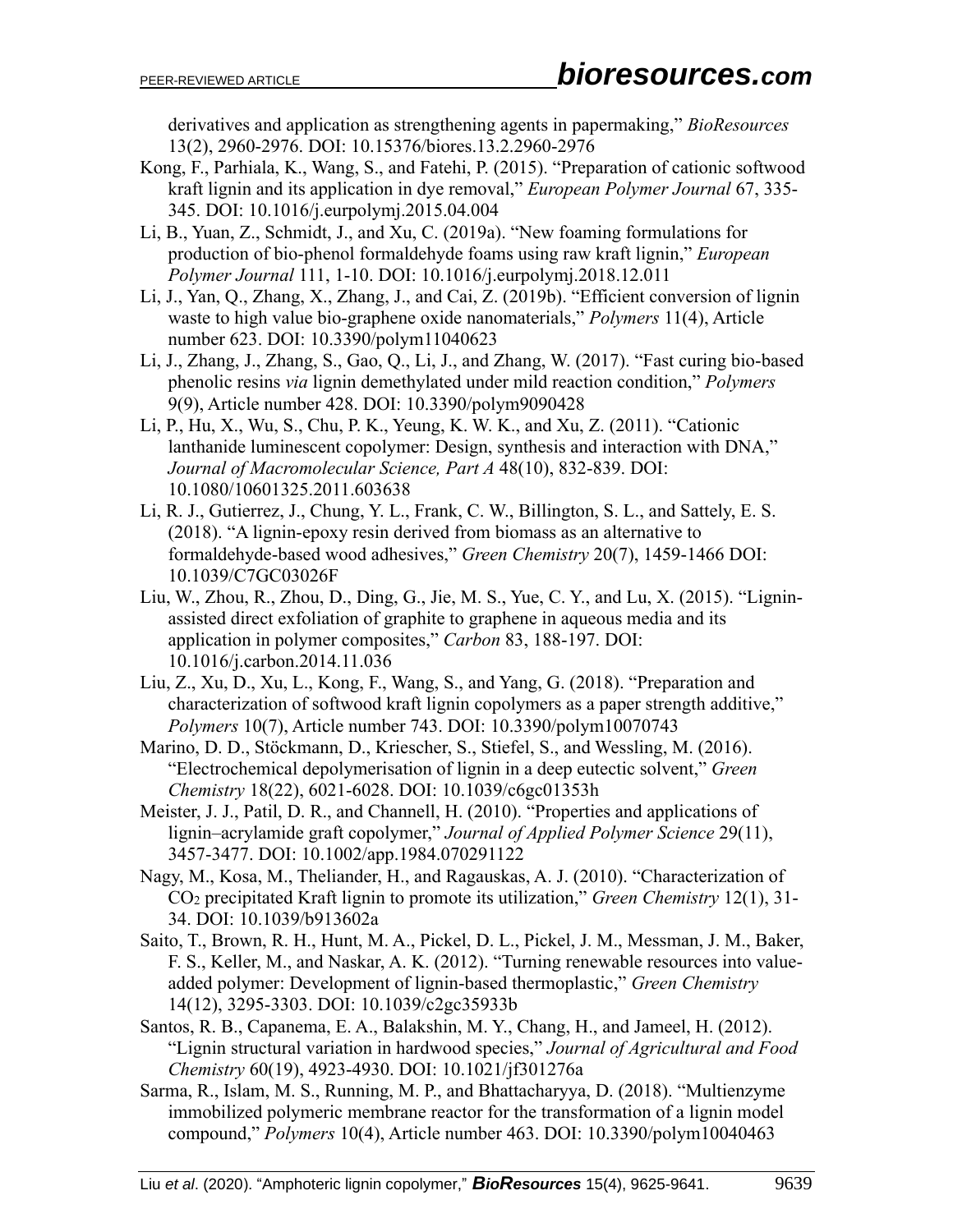- TAPPI T403 om-91 (1991). "Bursting strength of paper," TAPPI Press, Atlanta, GA, USA.
- TAPPI T414 om-88 (1988). "Internal tearing resistance of paper (Elmendorf-type method)," TAPPI Press, Atlanta, GA, USA.
- TAPPI T452 om-92 (1992). "Brightness of pulp, paper, and paperboard (directional reflectance at 457 nm)," TAPPI Press, Atlanta, GA, USA.
- TAPPI T494 om-88 (1988). "Tensile properties of paper and paperboard (using constant rate of elongation apparatus)," TAPPI Press, Atlanta, GA, USA.
- TAPPI T569 om-14 (1996). "Internal bond strength (Scott type)," TAPPI Press, Atlanta, GA, USA.
- Tavares, K. M., Campos, A., Luchesi, B. R., Resende, A. A., Oliveira, J. E., and Marconcini, J. M. (2020). "Effect of carboxymethyl cellulose concentration on mechanical and water vapor barrier properties of corn starch films," *Carbohydrate Polymers* 246, Article number 116521. DOI:10.1016/j.carbpol.2020.116521
- Ten, E., and Vermerris, W. (2015). "Recent developments in polymers derived from industrial lignin," *Journal of Applied Polymer Science* 132(24), Article ID 42069. DOI: 10.1002/app.42069
- Thakur, V. K., and Thakur, M. K. (2015). "Recent advances in green hydrogels from lignin: A review," *International Journal of Biological Macromolecules* 72, 834-847. DOI: 10.1016/j.ijbiomac.2014.09.044
- Thakur, V. K., Thakur, M. K., Raghavan, P., and Kessler, M. R. (2014). "Progress in green polymer composites from lignin for multifunctional applications: A review," *ACS Sustainable Chemistry* 2(5), 1072–1092. DOI: 10.1021/sc500087z
- Triwulandari, E., Ghozali, M., Sondari, D., Septiyanti, M., Sampora, Y., Meliana, Y., Fahmiati, S., Restu, W. K., and Haryono, A. (2019). "Effect of lignin on mechanical, biodegradability, morphology, and thermal properties of polypropylene/polylactic acid/lignin biocomposite," *Plastics, Rubber and Composites* 48(2), 82-92. DOI: 10.1080/14658011.2018.1562746
- Ünlü, C. H., Kutlu, M., and Atıcı, O. G. (2015). "Mannich reaction of polysaccharides: Xylan functionalization in aqueous basic medium," *Carbohydrate Polymers* 127, 19- 27. DOI: 10.1016/j.carbpol.2015.03.024
- Wang, J., Yao, K., Korich, A. L., Li, S., Ma, S., Ploehn, H. J., Iovine, P. M., Wang, C., Chu, F., and Tang, C. (2011). "Combining renewable gum rosin and lignin: Towards hydrophobic polymer composites by controlled polymerization," *Journal of Polymer Science Part A: Polymer Chemistry* 49(17), 3728-3738. DOI: 10.1002/pola.24809
- Wang, S., Hou, Q., Kong, F., and Fatehi, P. (2015). "Production of cationic xylan-METAC copolymer as a flocculant for textile industry," *Carbohydrate Polymers* 124, 229-236. DOI: 10.1016/j.carbpol.2015.02.015
- Wang, S., Sun, Y., Kong, F., Yang, G., and Fatehi, P. (2016). "Preparation and characterization of lignin-acrylamide copolymer as a paper strength additive," *BioResources* 11(1), 1765-1783. DOI: 10.15376/biores.11.1.1765-1783
- Witono, J. R., Marsman, J. H., Noordergraaf, I. W., Heeres, H. J., and Janssen, L. P. B. M. (2013). "Improved homopolymer separation to enable the application of  ${}^{1}H$  NMR and HPLC for the determination of the reaction parameters of the graft copolymerization of acrylic acid onto starch," *Carbohydrate Research* 370, 38-45. DOI: 10.1016/j.carres.2013.01.017
- Yu, C., Wang, F., Fu, S., Liu, H., and Meng, Q. (2016). "Laccase-assisted grafting of acrylic acid onto lignin for its recovery from wastewater," *Journal of Polymers and*